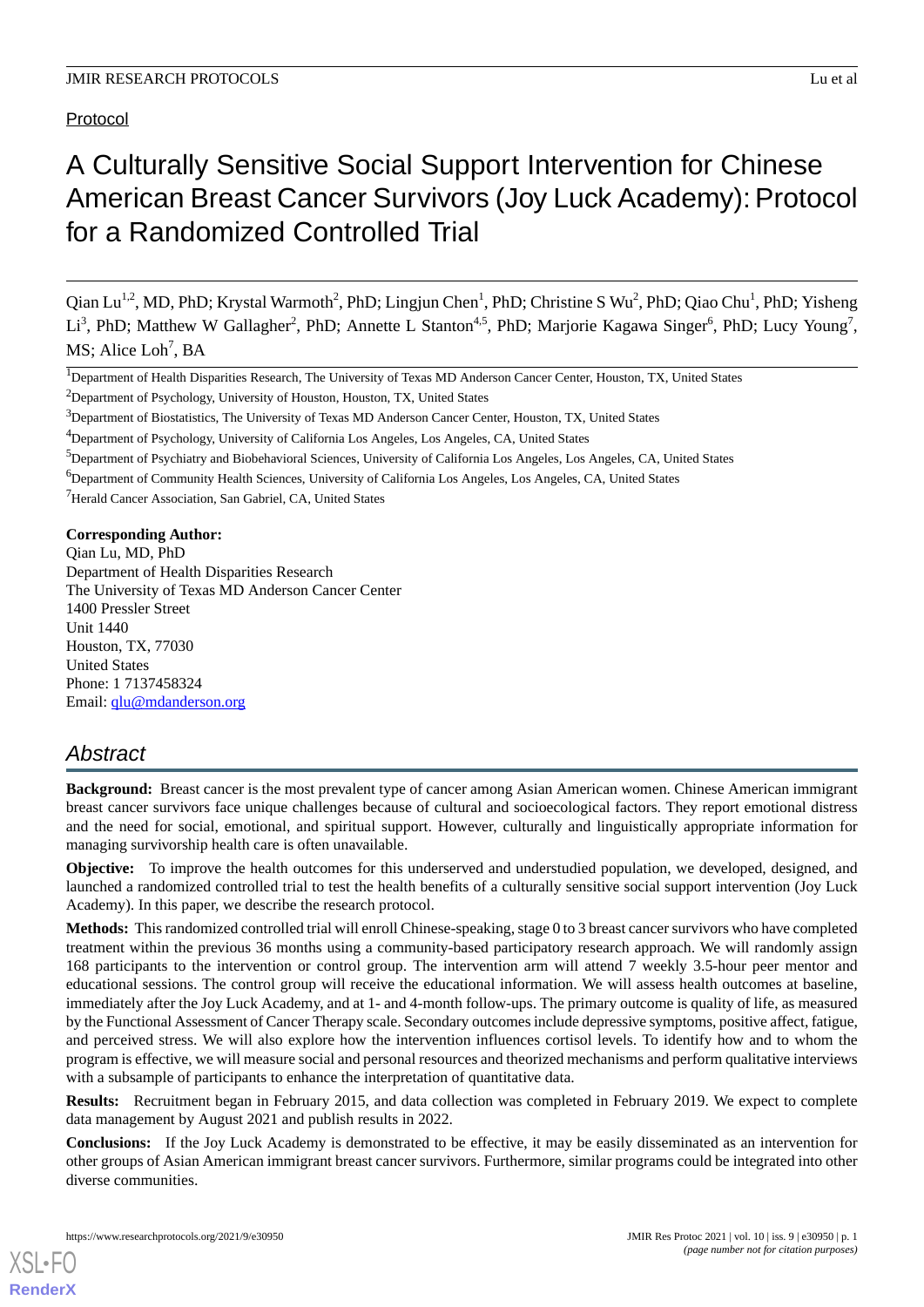**Trial Registration:** ClinicalTrials.gov NCT02946697; http://clinicaltrials.gov/ct2/show/NCT02946697. **International Registered Report Identifier (IRRID):** DERR1-10.2196/30950

*(JMIR Res Protoc 2021;10(9):e30950)* doi: [10.2196/30950](http://dx.doi.org/10.2196/30950)

#### **KEYWORDS**

social support; peer mentor support; randomized controlled trial; Chinese cancer survivors; breast cancer

# *Introduction*

# **Background**

Breast cancer is the most prevalent type of cancer among Asian American women, and its incidence is increasing [\[1](#page-6-0),[2\]](#page-6-1). Higher survival rates have led to a greater focus on improving cancer survivors'quality of life [\[3](#page-6-2),[4](#page-6-3)]. Asian American immigrant breast cancer survivors continue to face unique challenges because of cultural and socioecological factors [[5,](#page-6-4)[6](#page-7-0)]. Although they commonly report emotional distress and express the need for social, emotional, and spiritual support [[7\]](#page-7-1), they are less likely to seek support from family, friends, or mental health professionals than White Americans [[8](#page-7-2)]. Asian American breast cancer survivors report cultural stigma toward cancer, gender role socialization as *caregivers*, and fear of burdening family as barriers to seeking support [\[6](#page-7-0)-[9\]](#page-7-3). In addition, they lack culturally and linguistically appropriate information to manage their survivorship health care [\[7](#page-7-1)[,10\]](#page-7-4). Limited English proficiency also limits survivors' ability to communicate with health care providers, understand health-related information, and make decisions about survivorship care [\[7](#page-7-1)]. Thus, Asian American breast cancer survivors have various informational and psychosocial needs that are not addressed by existing evidence-based interventions.

Psychosocial interventions delivered after the completion of primary oncologic treatment have improved the quality of life of breast cancer survivors [[11](#page-7-5)[,12](#page-7-6)]. A systematic review and meta-analysis of different psychosocial interventions showed improvement in emotional distress, anxiety, depression, and quality of life after treatment [[12\]](#page-7-6). For example, women undergoing educational and nutritional interventions showed fewer depressive symptoms and improved physical functioning at follow-up [[13\]](#page-7-7). Psychosocial interventions (supportive, expressive discussion groups) reduced loneliness, promoted hope, and enhanced the quality of life in women with breast cancer [[14\]](#page-7-8). In addition, women who lacked personal resources (eg, self-esteem) or social support were more likely than those with these resources to show physical health improvements after participating in a psychosocial intervention [[15\]](#page-7-9).

Most previous interventions on breast cancer survivorship have been conducted among English-speaking, highly educated White women. Sociocultural differences between White and Asian American immigrant women may limit the applicability of existing interventions to Asian American breast cancer survivors. For example, 50% of Asian Americans do not speak fluent English [\[16](#page-7-10)]; however, existing interventions do not address language barriers in communication between patients and health care providers. Moreover, existing interventions do not target cultural factors that affect the quality of life, service

 $XSI - F($ **[RenderX](http://www.renderx.com/)** use, or support-seeking attitudes among Asian American cancer survivors. Hence, although psychosocial interventions confer significant benefits to health and well-being, existing interventions may not address the specific needs of Asian American breast cancer survivors.

The Joy Luck Academy program was developed for Chinese-speaking breast cancer survivors [[17\]](#page-7-11), using a community-based participatory research (CBPR) approach (ClinicalTrials.gov NCT02946697) [[18](#page-7-12)[-21](#page-7-13)]. The Joy Luck Academy includes two components: education and peer mentor support. Each component was chosen based on the needs of this group, including lack of knowledge about breast cancer and survivorship management, feelings of loneliness, lack of emotional support, communication difficulties, and body image concern [\[22](#page-7-14)].

The results of a pilot study suggested that Joy Luck Academy has the potential to improve well-being among Chinese American breast cancer survivors [\[17](#page-7-11),[23\]](#page-7-15). Furthermore, qualitative data revealed that Joy Luck Academy reduced perceived stigma and loneliness and increased a sense of belonging by providing a forum for participants to share their experiences with women of similar cultural backgrounds [[17\]](#page-7-11). The pilot study results confirmed that the intervention was feasible and valued by Chinese American breast cancer populations and that the CBPR approach improved the cultural sensitivity of the intervention.

#### **Objectives**

We planned a randomized controlled trial (RCT) to test the health benefits of Joy Luck Academy and identify how and to whom the Joy Luck Academy is effective using a CBPR approach and mixed methods. This study is the first RCT to test a culturally and linguistically sensitive intervention designed to address the informational and emotional needs of Chinese American breast cancer survivors.

The primary aim of this study is to test the health benefits of a culturally sensitive social support program for Chinese American breast cancer survivors (aim 1). We hypothesize that the program will confer health benefits, as indicated by improvements in outcomes. The primary outcome is quality of life; the secondary outcomes are depressive symptoms, fatigue, positive affect, and perceived stress. We also expect that the intervention will normalize diurnal cortisol levels, an exploratory outcome. Secondary objectives include identifying the characteristics of individuals who benefit from the Joy Luck Academy (aim 2) and understanding the underlying mechanisms (aim 3). On the basis of the literature and our pilot study  $[15,17]$  $[15,17]$  $[15,17]$  $[15,17]$ , we hypothesize that Joy Luck Academy will be more effective for women who lack psychosocial resources, specifically, those with low levels of social support, optimism, and perceived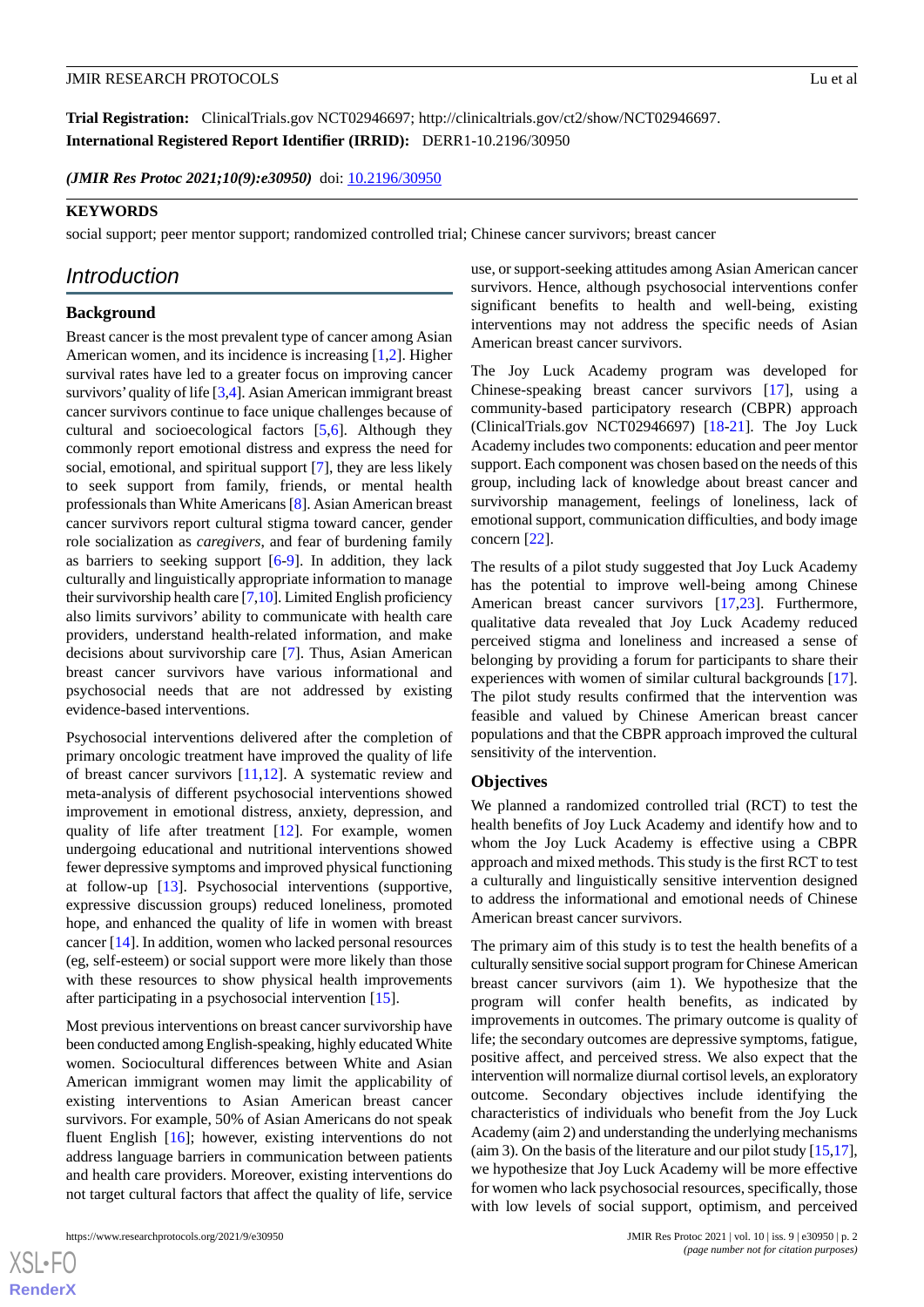control over illness. We hypothesize that the Joy Luck Academy will increase relatedness need satisfaction and coping self-efficacy and decrease cancer-related perceived stigma, leading to health benefits (ie, mediators of the intervention effect).

# *Methods*

# **Overview**

We will conduct an RCT in Chinese American breast cancer survivors who have completed primary treatment. Participants will be randomly assigned to the Joy Luck Academy intervention or control group. Health outcomes will be assessed at baseline and immediately after the intervention (7 weeks after baseline) and at 1 and 4 months after completing the Joy Luck Academy. All study materials will be in Chinese.

# **Participants**

We will recruit 168 Chinese American breast cancer survivors, as determined by a sample size calculation (described below in *Power Analysis* section). Experienced researchers and community staff who speak fluent Chinese (Cantonese or Mandarin) will introduce potential participants to the study, screen them for eligibility, and invite them to participate; if they decline to participate, their reasons for declining will be documented. Upon completion of the study, each participant will be given prorated US \$180 in gift cards as compensation.

# **Eligibility Criteria**

The inclusion criteria were (1) self-identifying as being comfortable speaking Mandarin or Cantonese, (2) women having stage 0 to 3 breast cancer, and (3) having completed primary treatment (surgery, chemotherapy, or radiotherapy) within the previous 36 months.

# **Recruitment**

Participants will be recruited from the Greater Los Angeles area in Southern California. We will identify and recruit potential participants via a community organization (Herald Cancer Association [HCA]) and local advertising. The HCA provides many community services, including providing Chinese-language cancer information brochures. The HCA maintains a large database of primarily Chinese immigrant breast cancer survivors, who registered with the HCA to obtain educational and informational resources. The HCA will contact individuals on their client list, advertise the study in their monthly newsletters, ask for referrals from participants, and promote the study at cancer survivor events. Targeted announcements will be used in the Chinese American community to reach women who are not in the HCA database. The San Gabriel Valley region of Los Angeles County has the largest concentration of Chinese American communities in the United States [[24\]](#page-7-16). Announcements will be distributed to local clinics, doctors' offices, and other patient services.

# **Consent**

[XSL](http://www.w3.org/Style/XSL)•FO **[RenderX](http://www.renderx.com/)**

We will obtain approval from the human subjects protection committees of the University of Houston (Houston, Texas), the University of Texas MD Anderson Cancer Center (Houston,

Texas), and the California Cancer Registry (Sacramento, California) to conduct this RCT. Written informed consent will be required before participation from each participant and will be obtained by the HCA.

# **Power Analysis**

Power analysis was based on the primary aim of this trial. Specifically, we calculated the sample size required to detect the effect of Joy Luck Academy on the primary outcome (quality of life at the 4-month follow-up assessment). In our primary analyses, we will use maximum likelihood-type (eg, restricted maximum likelihood) estimation procedures based on all observed data, assuming a missing-at-random mechanism [[25\]](#page-7-17). The pilot study revealed that the Joy Luck Academy had an intermediate or higher effect on improving participants' quality of life (Cohen *d*=0.47), depressive symptoms (Cohen *d*=0.55), and positive affect (Cohen *d*=0.62). On the basis of a targeted medium effect size of Cohen *d*=0.47, we estimated that a total sample size of 146 women at the 4-month follow-up would yield 80% power to detect this treatment effect at  $\alpha = 0.05$  (nQuery Advisor Version 7.0, Statistical Solutions Ltd). Assuming an attrition rate of 10%-20%, the final recruitment goal will range between 162 and 183 at the baseline.

# **Randomization**

Participants who consent to participate will be randomly assigned to the Joy Luck Academy or control group at an approximate 1:1 ratio. Using minimization—a covariate adaptive randomization approach [\[26](#page-7-18)]—we will assign a participant to the intervention or control group by applying a randomization algorithm that will take into account participants' age, stage of cancer, and time since completing treatment. This covariate information will be obtained by the HCA staff during the participant screening process. Randomization will start 4 weeks before the orientation scheduled start date and continue until the recruitment goal is reached or until 1 week before the start of each cohort study. Only the researcher conducting random assignments and the person who informs participants of their group allocation will be aware of the condition assignment.

# **Intervention Group**

Each Joy Luck Academy intervention program will enroll a maximum of 24 participants. We plan to deliver seven Joy Luck Academy programs during the project period. The Joy Luck Academy programs will have the same instructors, lectures, and support materials to ensure the fidelity of programs delivered at different times.

Joy Luck Academy participants will meet for 3.5 hours once a week for 7 consecutive weeks. Each session will begin with a 30-minute breakfast to allow for informal conversations among participants (mentees) and mentors. The meal is followed by a lecture given by the instructors on cancer-related topics and a question-answer session. After the lecture, 15 minutes of physical exercise will be engaged, followed by a 15-minute break. After the break, participants will join class activities and group sharing in the format of a large group sharing led by a Joy Luck Academy program facilitator, a small group sharing led by peer mentors, or a combination of both. The lecture,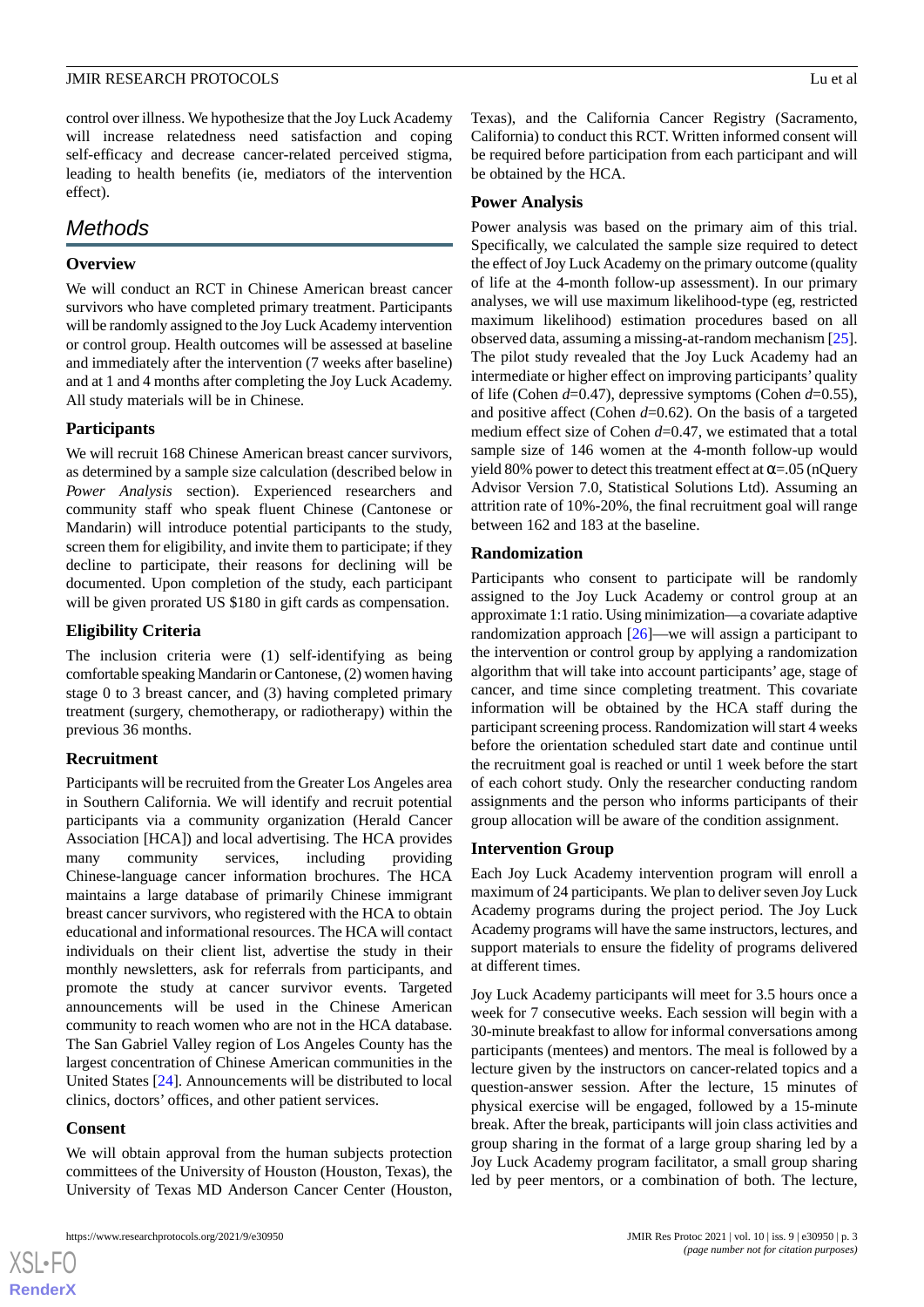question-answer, class activities, and group sharing take about 2.5 hours in total.

Joy Luck Academy lecture topics include recognizing the side effects of treatment and differentiating them from the symptoms of cancer recurrence, physical therapy and complementary treatments, stress management, recognizing depression and managing emotional problems, communication with family members, and body image. The Joy Luck Academy instructors are professionals who are experienced in breast cancer treatment and support, including a breast surgeon, a clinical psychologist, a physical therapist, a dietitian, and a beautician. They will give lectures in their areas of expertise and answer the Joy Luck Academy participants' questions. Some sessions will be audio recorded to determine fidelity to the protocol, lecture plan, and activity objectives.

Each peer mentor will work with 3 to 5 mentees. Peer mentors will lead small group discussions on that week's topic and share their own experiences with mentees. This setup will encourage and allow mentees to share personal feelings in a relaxed and comfortable setting and receive support and advice. Mentors will also contact mentees once a week during the 7-week program to provide guidance and address remaining concerns. Each participant will be assigned to a volunteer peer mentor who is a breast cancer survivor and speaks a similar Chinese dialect. Mentors will be recruited from graduates of Joy Luck Academy pilot programs. Each potential mentor will be evaluated by the program facilitator based on the potential mentor's engagement in the program and support of other participants during the program. Mentors will complete a 3-hour training program to gain mentoring skills. The training will be conducted by HCA staff using a standardized manual that was jointly developed by the academic and community teams. The training program focuses on skills in establishing rapport, demonstrating understanding, listening empathically, discussing participants'concerns, and promoting the sharing of information and feelings. The training also involves lectures, case study presentations, discussions, and role-play activities.

We will use a procedure to maximize attendance and retention recommended by a previous study [\[27](#page-7-19)]. Participants will be asked to notify the program facilitator or their assigned mentor in advance if they will be absent. They will be told that, with their permission, the group members will be informed of the reason for their absence to reduce worries and concerns. The mentor will keep copies of the handouts for missing participants and call them within 5 days to briefly discuss the week's topic and tell them that they can pick up the handouts when they return to class. This should make participants feel that they are cared for by others and that they can catch up and will make them more likely to continue the program. Participants will also be informed that the lectures, recorded in DVD format, will be available for them to view at home so that they will not miss information in the lecture.

#### **Control Group**

Control group participants will undergo usual care and receive information booklets in Chinese that were developed by the American Cancer Society [[28\]](#page-7-20). The booklets cover common issues related to breast cancer, various treatments, and life after

treatment, which are similar to the topics covered in the Joy Luck Academy. Control group participants will be informed that they are in the self-study group to read the information booklets on their own to reduce potential anticipation bias and they will have the opportunity to join an in-person study group (Joy Luck Academy) after the assessment at the 4-month follow-up.

#### **Data Management and Confidentiality**

All participants'identification records will be kept confidential and stored in a secure file with password protection. Each participant will be assigned an identification number that will be used on all documents and data files. All protected health information will be removed from the data when it is exported for analyses.

#### **Data Collection**

#### *Overview*

After consenting, participants will complete the baseline questionnaires during an orientation session. These measures will be used to assess participants' demographic and treatment information and psychosocial variables of interest. Participants' demographic information (age, income, education level, and length of time living in the United States) and acculturation level [[29\]](#page-7-21) will be self-reported. Cancer and treatment information (cancer stage, treatments, and time since diagnosis) will be self-reported and confirmed through medical records, with participants' consent.

Self-reported health outcomes and mediators will be measured via questionnaires at baseline, immediately after Joy Luck Academy completion and 1 month and 4 months after the intervention. The hypothesized moderating variables will only be measured at the baseline. The questionnaires, along with preaddressed, postage-paid envelopes, will be mailed to all participants. Participants will be asked to complete the questionnaires at home within 7 days and return them by mail. They will be reminded by phone to complete the questionnaires.

#### *Primary Outcome*

Quality of life during the previous week will be measured using the Chinese version [\[30](#page-8-0)] of the Functional Assessment of Cancer Therapy-Breast (FACT-B) [\[31](#page-8-1)]. FACT-B comprises four Functional Assessment of Cancer Therapy-General (FACT-G) subscales (physical, social, emotional, and functional well-being) and an additional subscale pertinent to breast cancer. Each item is rated on a 5-point scale  $(0=not at all, 1=a$  little bit, 2=somewhat, 3=quite a bit, and 4=very much). To improve the comparison between this and other trials, the FACT-G total score (the sum of all the items in the first four subscales) will be used as the primary outcome. The breast cancer concern subscale will be used as an exploratory outcome measure. Higher FACT-G scores indicate a better quality of life.

#### *Secondary Outcomes*

Depressive symptoms will be measured with the Chinese short-form version [\[32](#page-8-2)] of the Center for Epidemiologic Studies Depression (CES-D) scale [\[33](#page-8-3)]. Two additional items ("I don't want to have contact with people, socialize, or go out at all" and "I have thought about hurting myself") from the Chinese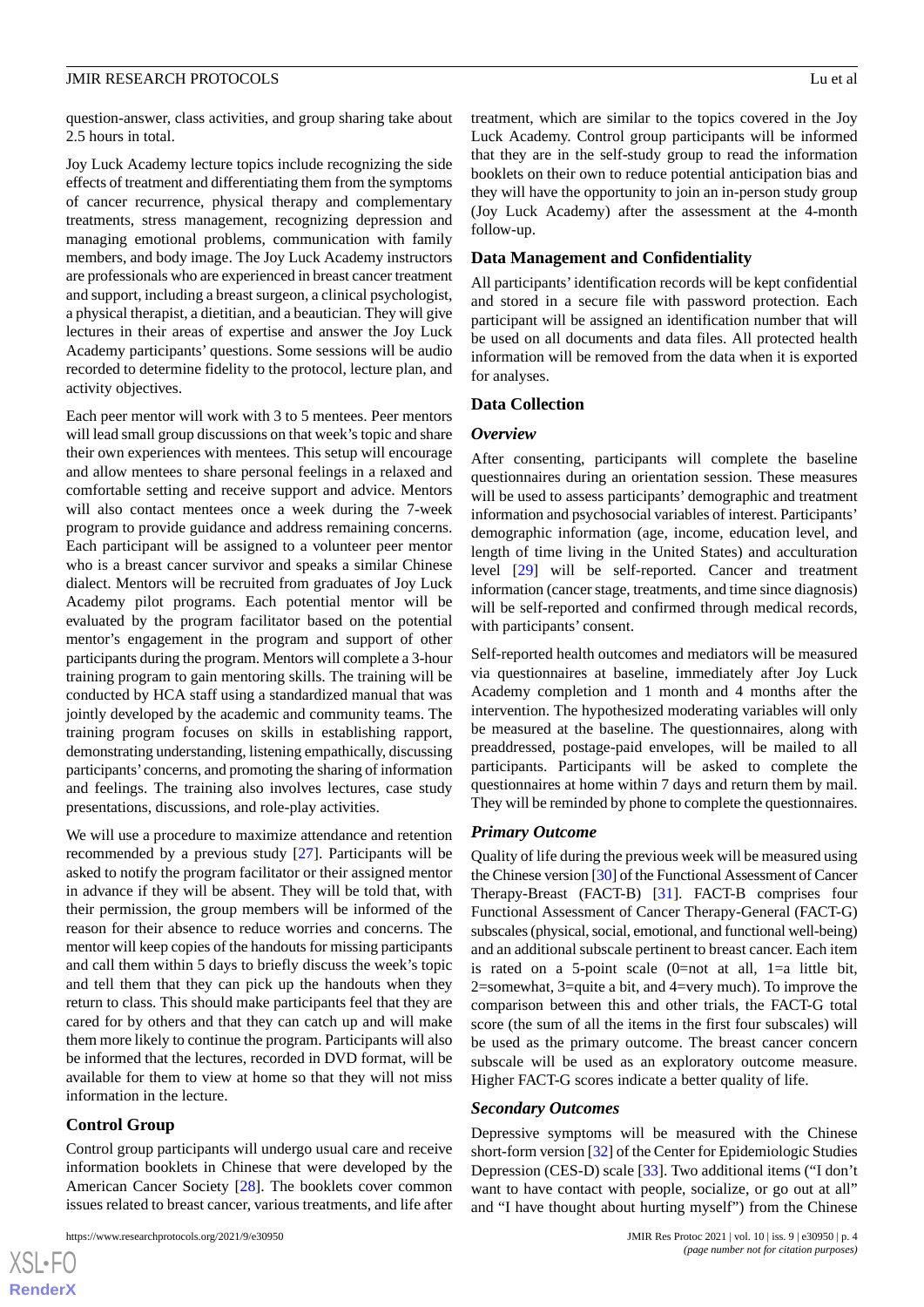American Depression Scale, which was specifically developed for Chinese Americans [[34\]](#page-8-4) to capture depressive symptoms that are not assessed in the CES-D, will be used as an exploratory outcome measure. Participants will indicate on a 4-point scale how often they felt or behaved in a given way during the previous week (0=rarely or none of the time [less than a day], 1=some or a little of the time [1-2 days], 2=occasionally or a moderate amount of the time [3-4 days], and 3=most of the time [5-7 days]). Higher total scores indicate more depressive symptoms.

Positive affect will be assessed using the 10 positive affect items (eg, *cheerful*) of the Positive and Negative Affect Scale [[35\]](#page-8-5). Participants will indicate to what extent they have generally felt an emotion (very slightly or not at all, a little, moderately, quite a bit, or extremely) during the previous week on a 5-point scale, which is summed. Higher scores indicate a more positive affect.

Fatigue will be assessed using 6 items of the Functional Assessment of Chronic Illness Therapy-Fatigue scale [\[36](#page-8-6)]. The items were selected based on our pilot studies. Participants will indicate how true each statement (eg, "I feel tired") had been for them during the previous week on a 5-point scale (0=not at all, 1=a little bit, 2=somewhat, 3=quite a bit, and 4=very much). Higher scores on the summed 6 items indicate greater fatigue.

Perceived stress will be measured using a 4-item short version of the Perceived Stress Scale [[37\]](#page-8-7). Participants will be asked how often they experienced particular feelings and thoughts during the previous week (eg, "I was unable to control important things in my life") on a 5-point scale  $(0=$ not at all, 1=a little bit, 2=somewhat, 3=quite a bit, 4=very much). The four items are summed, with higher scores indicating greater perceived stress.

#### *Exploratory Outcomes*

Salivary cortisol levels will be assessed at baseline and immediately after the intervention. Participants will collect saliva 20 minutes after awakening and at 12 PM, 5 PM and 9 PM hours on 2 consecutive days so that both the mean level and slopes can be calculated [[38\]](#page-8-8). Normal diurnal rhythms are expected to consistently demonstrate peak cortisol concentrations during awakening and decline thereafter [[39\]](#page-8-9). Following established procedures [\[39](#page-8-9),[40\]](#page-8-10), participants will be given detailed instructions on collecting saliva at home. Participants will be asked not to eat or drink anything, brush or floss their teeth, use mouthwash or lipstick, or smoke 30 minutes before collection. They will complete questions on comorbid conditions (such as autoimmune disorders) and medications (such as prednisone, dexamethasone, and other steroids), alcohol and caffeine intake, exercise level, and sleep quality, which influence cortisol levels. They will be given salivettes and then asked to chew a small cotton pad and spit it back into the tube of the salivette. Participants will be asked to mail their samples to the HCA office within 3 days after collection (salivary cortisol is stable at ambient temperature for 2-4 weeks) [\[40](#page-8-10)]. The samples will be stored in a freezer at −20°C until they are delivered in batches to a well-established independent laboratory for analysis; these procedures are routinely used [\[40](#page-8-10)].

#### *Mediating Variables*

Relatedness need satisfaction will be assessed using the eight-item relatedness subscale of the General Need Satisfaction Scale [\[41](#page-8-11)]. Participants will be asked to think about how each item (eg, "People in my life care about me") relates to their life and indicate how true it has been for them in the previous week on a scale from 1 (not true at all) to 7 (very true). The eight summed items indicate the extent to which relatedness needs are satisfied. Higher scores indicate higher needs satisfaction for relatedness.

Perceived stigma will be measured using the modified nine-item Self-Stigma Scale-Short Form [\[42](#page-8-12)]. The scale was originally developed for minorities and was modified for breast cancer in this study. Participants will rate how each item (eg, "I fear that others would know that I am a breast cancer survivor") is related to their thoughts and feelings about being a breast cancer survivor on a 4-point scale (1=strongly disagree, 2=disagree, 3=agree, and 4=strongly agree). Higher summed scores indicate greater perceived self-stigma.

Coping self-efficacy will be assessed using 19 items selected from the Cancer Behavior Inventory [\[43](#page-8-13)], a measure of self-efficacy for coping with cancer or cancer treatment. Participants will rate their confidence in accomplishing a behavior (eg, "sharing feelings of concerns") on a scale from 1 (not confident at all) to 9 (totally confident). Higher scores on the summed 19-item scale indicate greater self-efficacy.

#### *Moderating Variables*

Social support will be measured using two subscales (positive interactions and emotional and informational support) of the Medical Outcomes Study Social Support Survey [\[44](#page-8-14)], a multidimensional instrument that is valid in Chinese-speaking patients [[45\]](#page-8-15). Each item is rated on a 5-point scale (1=none of the time, 2=a little of the time, 3=some of the time, 4=most of the time, 5=all of the time). The summed subscale scores include eight items for emotional and informational support and four items for positive interactions. The overall scale score is the sum of the two subscales, with higher scores indicating greater social support.

Dispositional optimism will be assessed using the Chinese Revised Life Orientation Test [\[46](#page-8-16)], which comprises three positively worded (eg, "I am always optimistic about my future") and three negatively worded (eg, "I hardly ever expect things to go my way") phrases. Each item is rated on a 4-point scale (1=disagree, 2=neutral, 3=agree, and 4=strongly agree). Higher summed scores indicate higher optimism.

Perceived control of illness will be measured using three items previously used in a psychosocial intervention with breast cancer survivors [[15](#page-7-9)]. These items assess perceived control of the future course of illness, day-to-day symptoms, and emotions related to illness, with each rated on a 4-point scale (0=none, 1=a little bit, 2=somewhat, and 3=a lot). Higher scores on the summed items indicate greater perceived control.

The FACT-B, CES-D, Self-Stigma Scale, Chinese Revised Life Orientation Test, Perceived Stress Scale, and Medical Outcomes Study Social Support Survey have been validated in Chinese

 $XS$  • FC **[RenderX](http://www.renderx.com/)**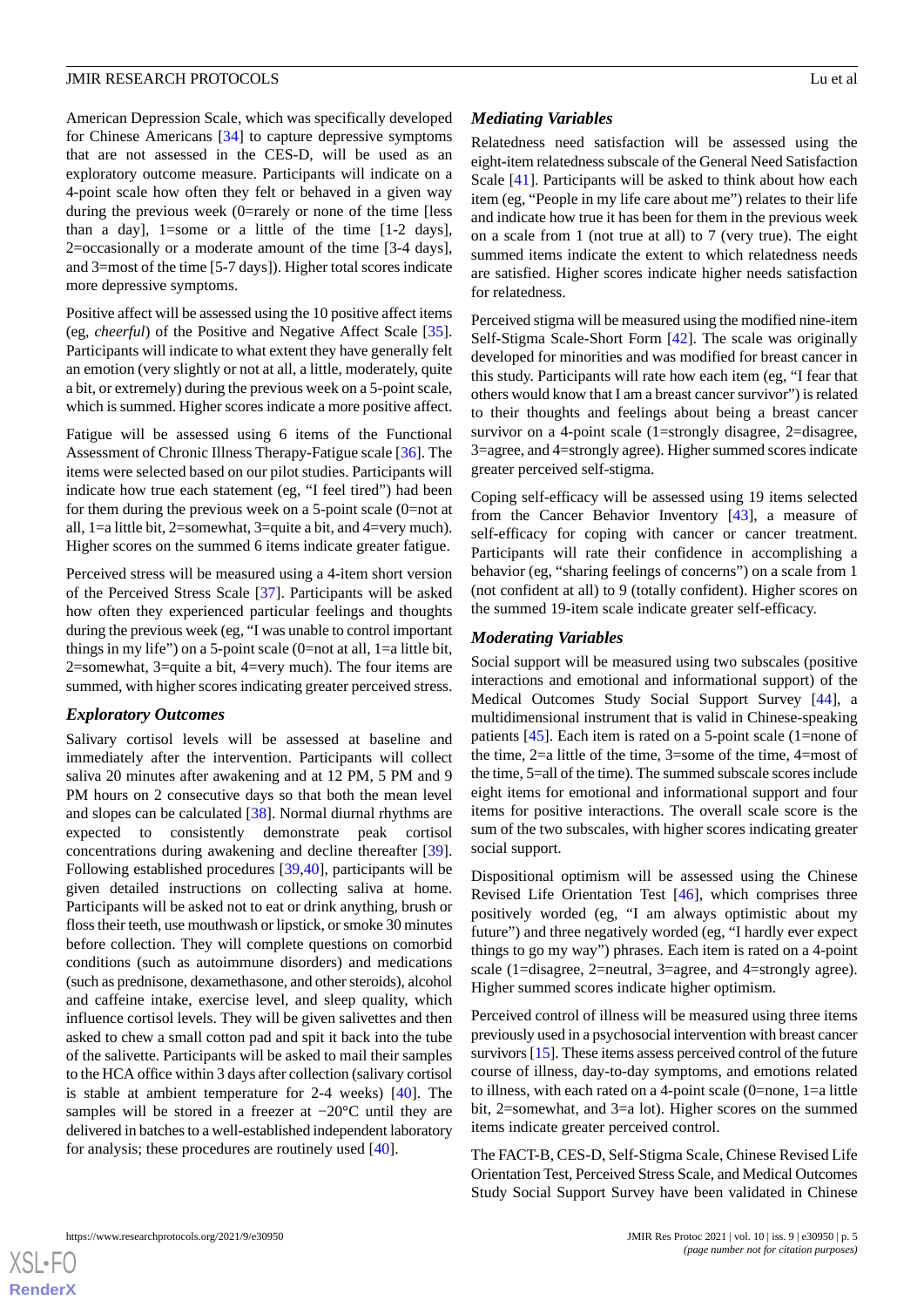populations, and the other scales have been or will be translated into Chinese and back-translated into English by bilingual researchers through an iterative process to ensure conceptual and linguistic equivalence. Most of the Chinese versions have been used in previous studies [\[47](#page-8-17)] and have demonstrated good psychometric properties and psychometric equivalence to the original English versions (Cronbach  $\alpha$ =.83-.98).

### *Qualitative Data*

A subsample of patients  $(n=77)$  will participate in focus groups or individual semistructured interviews. Seven focus group interviews (n=35) will be conducted among the Joy Luck Academy participants to identify common themes surrounding their Joy Luck Academy experience. Approximately 4 to 6 respondents from each Joy Luck Academy cohort will be approached by the program facilitator to participate in the focus groups [\[48](#page-8-18)]. The focus groups will be conducted within 1 week of completion of the intervention. The community research coordinator, who has been trained in qualitative interviewing, will conduct the focus group interviews at the HCA.

Individual interviews will be conducted after the last follow-up assessment to explore the culturally specific mechanisms that may explain the potential intervention effect. In-depth semistructured individual interviews will be conducted with 42 participants (half from the control group and half from those in the intervention group who have not participated in the focus groups). Approximately 6 women from each Joy Luck Academy cohort will participate in individual interviews to reach data saturation [[49\]](#page-8-19). Each interview will last 60 to 90 minutes. These interviews were designed to explore participants' breast cancer experience, cancer management, supporting resources, concerns, and the effect of cancer on their lives and social networks. Each topic area will be evaluated to identify additional information and specific examples. Joy Luck Academy participants will also be asked about their experiences in the Joy Luck Academy and the changes they had experienced as a result of the Joy Luck Academy. The inductively and deductively designed interview topic guide was finalized through discussion with the HCA. Permission to audio record the individual interviews and focus groups will be obtained from the participants. Participants will receive an additional US \$30 compensation for the interviews.

#### **Data Analysis**

#### *Deductive Data Analysis Plan*

Descriptive statistics and correlations among the major variables will be computed. The internal consistency of the questionnaires' reliability at baseline will be assessed using Stata 16.0 software (StataCorp LLC). The construct validity of the questionnaires will be assessed using confirmatory factor analysis with Stata 16.0. Appropriate techniques (eg, exploratory factor analysis) will be used to improve reliability and validity, when necessary.

The primary analytic strategy will be multilevel analyses, also referred to as hierarchical linear modeling or linear mixed-effects modeling. Specifically, for each outcome variable, the primary independent variables of interest will include the intervention condition (experimental vs control), time (postintervention and 1- and 4-month follow-ups), and the interaction between the intervention condition and time. Random

subject or Joy Luck Academy cohort effects, as applicable, will be used to model the correlations between repeated measurements within subjects and between observations from subjects within Joy Luck Academy cohorts. The selection of the random-effect covariance and serial correlation structure (eg, autoregressive correlation), as appropriate, will be based on the Bayesian information criterion. Each hierarchical linear modeling for assessing aim 1 will use quality of life as the primary outcome and other specified variables as secondary outcomes, controlling for the baseline outcome. In addition, results will be reported by controlling for important covariates used in the randomization (eg, age at baseline, cancer stage, and time since treatment) [[50\]](#page-8-20). We will analyze the impact of the intervention on cortisol by testing the change in diurnal profile from pre- to postintervention using linear mixed-effects modeling. Cortisol outcomes will be indicated by raw cortisol values, initial levels, slopes, and areas under the curve, following previous methods [\[51](#page-8-21)[-54](#page-8-22)].

Moderation effects (aim 2) will be assessed by adding potential moderators and testing their interactions with the intervention condition and time, one moderator at a time, and testing the significance of the interaction effect between the moderator and the intervention (and time, as appropriate). Mediation effects (aim 3) will be assessed by examining bootstrapped 95% CI of the indirect effect of the intervention on the primary and secondary outcomes via each hypothesized mediator [\[55](#page-8-23),[56\]](#page-9-0). In the presence of more than one significant single mediator, we will fit multiple mediator models to evaluate the joint mediation effects of multiple mediators [\[55](#page-8-23),[57\]](#page-9-1). All statistical tests will be conducted at a two-sided significance level of *P*=.05. Except for the primary analysis for the quality-of-life outcome, the findings based on other analyses will be interpreted with caution because of a lack of control over the overall type 1 error rate across multiple tests. Effect sizes with 95% CIs will also be calculated for models to help characterize the magnitude and potential replicability of the findings.

#### *Missing Data*

Our proposed primary analysis approaches are likelihood-based, which are valid under the missing-at-random mechanism; that is, the probability that an outcome is missing depends only on the observed variables included in the model. In such cases, no imputation of missing data will be necessary. However, we may conduct a sensitivity analysis to determine the sensitivity of our primary findings to key patterns of missing data, particularly patterns that are consistent with the missing-not-at-random mechanism, using pattern-mixture models [[25\]](#page-7-17). Additional approaches such as multiple imputations will be used, as necessary. Similar results from the sensitivity analyses would strengthen our study findings, whereas different results would suggest that caution should be taken when interpreting our findings.

#### *Qualitative Data Analysis*

The interviews will be transcribed and analyzed in Chinese to preserve the linguistic meanings and enhance the trustworthiness of the data. In the thematic analyses, we will code responses, extract broad themes, and identify subthemes [\[58](#page-9-2)].

```
XS-FO
RenderX
```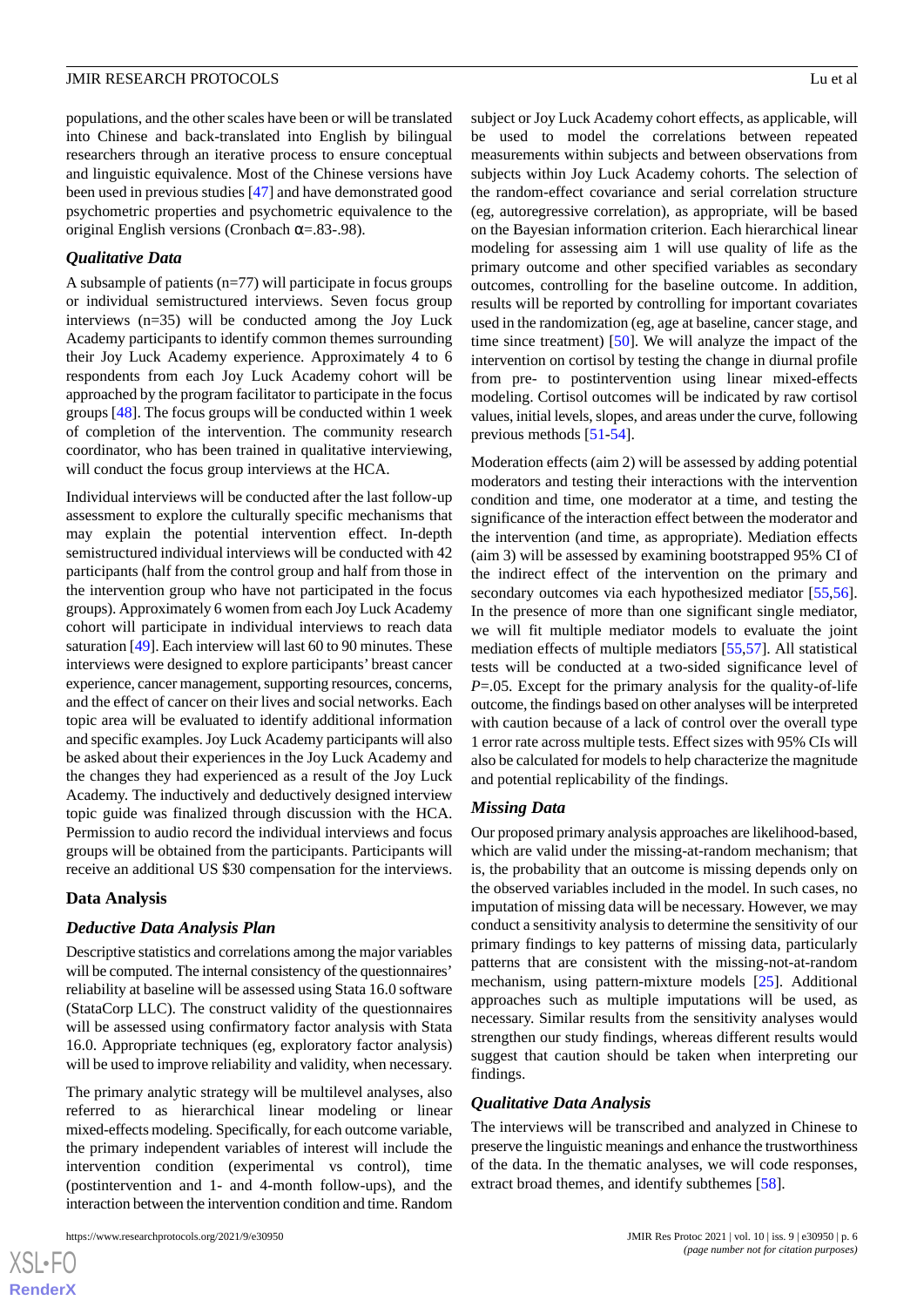# *Results*

Recruitment began in February 2015, and all data collection was completed by February 2019. We expect to complete data management by August 2021 and submit the study results for publication by 2022.

# *Discussion*

Few evidence-based psychosocial interventions designed for diverse ethnic groups of cancer survivors are available. This study is the first RCT to test a culturally sensitive social support intervention in Asian American (specifically, Chinese immigrant) breast cancer survivors. In this trial, we will determine the health benefits of a 7-week education and peer mentorship intervention on quality of life, depressive symptoms, positive affect, and other outcomes in Chinese American breast cancer survivors immediately after the intervention and at 1 and 4-month follow-up assessments. These individuals may

benefit from interventions tailored to their needs for survivorship health care information [\[10](#page-7-4)] and social support [\[7\]](#page-7-1). This program has the potential to be adapted for other Asian American immigrant breast cancer survivors and eliminate unnecessary emotional and physical health disparities in cancer care.

The design of this study has both strengths and limitations. The intervention is innovative, as it is culturally relevant to an ethnic group and uses a theoretically grounded CBPR approach. As this study targets breast cancer survivors who have completed treatment, cancer patients undergoing active treatment will not be enrolled in the study, which limits its generalizability. The Joy Luck Academy is specifically designed to meet the needs of Chinese American breast cancer survivors and, therefore, may not be directly applicable to survivors of other ethnic groups. Future studies are needed to test this type of intervention in other minority groups.

If the Joy Luck Academy is demonstrated to improve the well-being of Chinese American breast cancer survivors, it may be disseminated to this population across the country.

### **Acknowledgments**

The research reported in this publication is supported by the National Cancer Institute of the National Institutes of Health under award R01CA180896 (principal investigator: QL). The authors thank Nelson Yeung, Jing Xie, Bernice Cheung, and other members of Dr Lu's lab and the Herald Cancer Association for their contributions to this work. The authors also thank the participants of the pilot studies that supported this work and the Scientific Publications, Research Medical Library of the University of Texas MD Anderson Cancer Center for their editorial assistance in preparing this manuscript.

Notes: KW is now at Centre for Research in Public Health and Community Care, University of Hertfordshire, Hatfield, UK. CSW is now at Department of Psychology, Oberlin College, Oberlin, OH, USA. LC is now at School of Education, Shanghai Jiao Tong University, Shanghai, China. QC is now at School of Public Health, Shanghai Jiao Tong University School of Medicine, Shanghai, China.

# **Authors' Contributions**

QL conceived and designed the study and drafted and edited the manuscript. KW and CSW drafted and edited the manuscript. LC edited the manuscript. QC reviewed the manuscript. YL conducted the power analysis and drafted the power analysis and data analysis plan. MWG was involved in power analysis. MKS and ALS provided feedback on the manuscript. LY and AL were involved in protocol development and program design. All authors read and approved the final manuscript and confirmed with the streamlined description of the contribution.

# <span id="page-6-0"></span>**Conflicts of Interest**

None declared.

# <span id="page-6-1"></span>**References**

- <span id="page-6-2"></span>1. Gomez SL, Noone A, Lichtensztajn DY, Scoppa S, Gibson JT, Liu L, et al. Cancer incidence trends among Asian American populations in the United States, 1990-2008. J Natl Cancer Inst 2013 Aug 07;105(15):1096-1110 [[FREE Full text](http://europepmc.org/abstract/MED/23878350)] [doi: [10.1093/jnci/djt157](http://dx.doi.org/10.1093/jnci/djt157)] [Medline: [23878350\]](http://www.ncbi.nlm.nih.gov/entrez/query.fcgi?cmd=Retrieve&db=PubMed&list_uids=23878350&dopt=Abstract)
- <span id="page-6-4"></span><span id="page-6-3"></span>2. Thompson CA, Gomez SL, Hastings KG, Kapphahn K, Yu P, Shariff-Marco S, et al. The Burden of Cancer in Asian Americans: A report of national mortality trends by Asian ethnicity. Cancer Epidemiol Biomarkers Prev 2016 Oct 02;25(10):1371-1382. [doi: [10.1158/1055-9965.epi-16-0167](http://dx.doi.org/10.1158/1055-9965.epi-16-0167)]
- 3. Stanton AL. Psychosocial concerns and interventions for cancer survivors. J Clin Oncol 2006 Nov 10;24(32):5132-5137. [doi: [10.1200/jco.2006.06.8775\]](http://dx.doi.org/10.1200/jco.2006.06.8775)
- 4. Ganz PA, Coscarelli A, Fred C, Kahn B, Polinsky ML, Petersen L. Breast cancer survivors: Psychosocial concerns and quality of life. Breast Cancer Res Tr 1996 Jun;38(2):183-199. [doi: [10.1007/bf01806673\]](http://dx.doi.org/10.1007/bf01806673)
- 5. Ashing-Giwa KT. The contextual model of HRQoL: a paradigm for expanding the HRQoL framework. Qual Life Res 2005 Mar;14(2):297-307. [doi: [10.1007/s11136-004-0729-7](http://dx.doi.org/10.1007/s11136-004-0729-7)] [Medline: [15892421](http://www.ncbi.nlm.nih.gov/entrez/query.fcgi?cmd=Retrieve&db=PubMed&list_uids=15892421&dopt=Abstract)]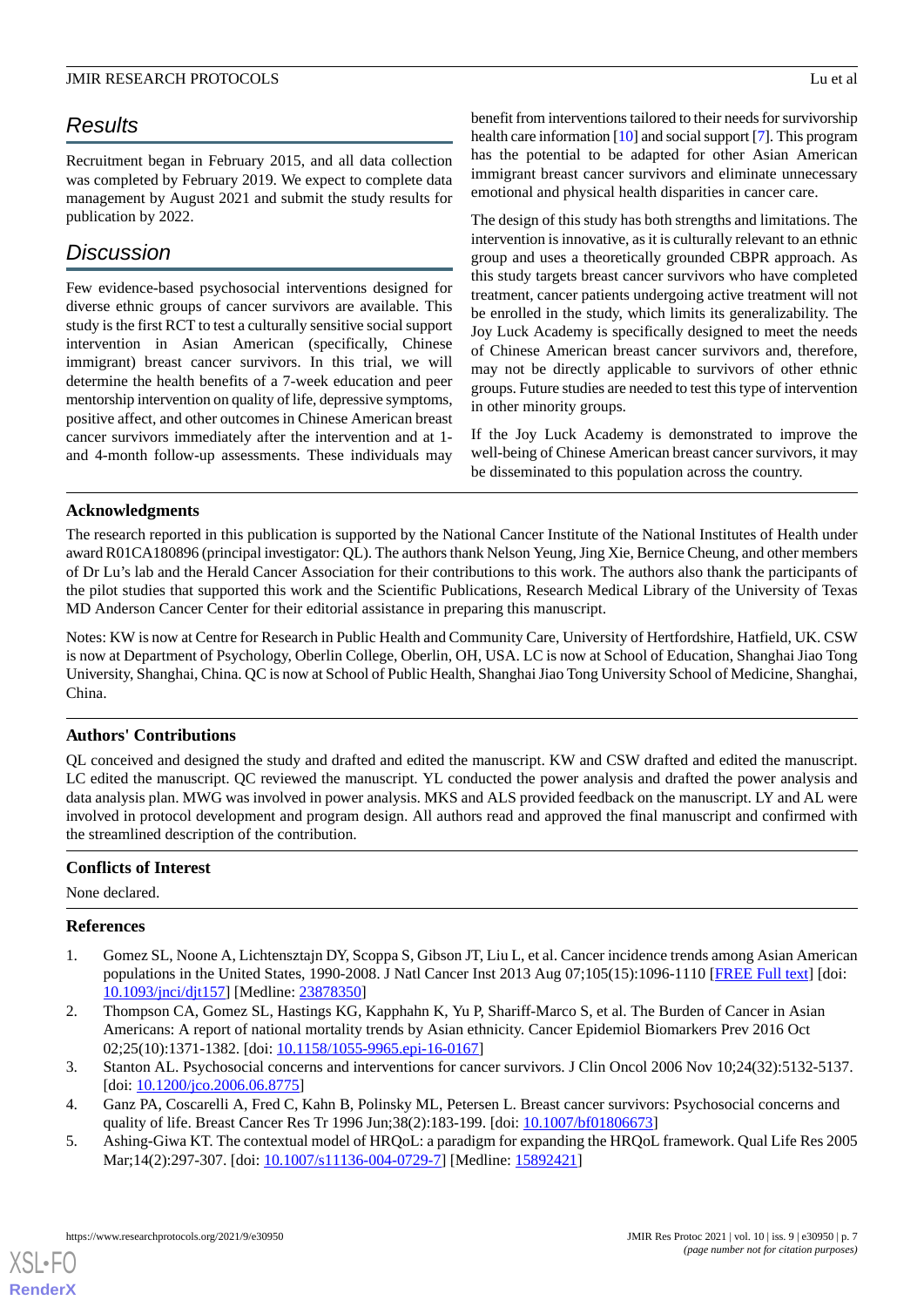- <span id="page-7-0"></span>6. Warmoth K, Cheung B, You J, Yeung NC, Lu Q. Exploring the social needs and challenges of Chinese American immigrant breast cancer survivors: a qualitative study using an expressive writing approach. Int J Behav Med 2017 Dec 5;24(6):827-835. [doi: [10.1007/s12529-017-9661-4](http://dx.doi.org/10.1007/s12529-017-9661-4)] [Medline: [28585073\]](http://www.ncbi.nlm.nih.gov/entrez/query.fcgi?cmd=Retrieve&db=PubMed&list_uids=28585073&dopt=Abstract)
- <span id="page-7-1"></span>7. Leng J, Lee T, Sarpel U, Lau J, Li Y, Cheng C, et al. Identifying the informational and psychosocial needs of Chinese immigrant cancer patients: a focus group study. Support Care Cancer 2012 Dec 25;20(12):3221-3229 [[FREE Full text\]](http://europepmc.org/abstract/MED/22531877) [doi: [10.1007/s00520-012-1464-1](http://dx.doi.org/10.1007/s00520-012-1464-1)] [Medline: [22531877\]](http://www.ncbi.nlm.nih.gov/entrez/query.fcgi?cmd=Retrieve&db=PubMed&list_uids=22531877&dopt=Abstract)
- <span id="page-7-3"></span><span id="page-7-2"></span>8. Wen K, Fang CY, Ma GX. Breast cancer experience and survivorship among Asian Americans: a systematic review. J Cancer Surviv 2014 Mar 9;8(1):94-107 [\[FREE Full text\]](http://europepmc.org/abstract/MED/24214498) [doi: [10.1007/s11764-013-0320-8](http://dx.doi.org/10.1007/s11764-013-0320-8)] [Medline: [24214498\]](http://www.ncbi.nlm.nih.gov/entrez/query.fcgi?cmd=Retrieve&db=PubMed&list_uids=24214498&dopt=Abstract)
- <span id="page-7-4"></span>9. Lee S, Chen L, Ma GX, Fang CY, Oh Y, Scully L. Challenges and needs of Chinese and Korean American breast cancer survivors: in-depth interviews. N Am J Med Sci (Boston) 2013 Feb 02;6(1):1-8 [\[FREE Full text\]](http://europepmc.org/abstract/MED/24019995) [doi: [10.7156/najms.2013.0601001\]](http://dx.doi.org/10.7156/najms.2013.0601001) [Medline: [24019995\]](http://www.ncbi.nlm.nih.gov/entrez/query.fcgi?cmd=Retrieve&db=PubMed&list_uids=24019995&dopt=Abstract)
- <span id="page-7-5"></span>10. Wen K, Hu A, Ma G, Fang C, Daly M. Information and communication needs of Chinese American breast cancer patients: perspectives on survivorship care planning. J Community Support Oncol 2014 Dec;12(12):439-445 [\[FREE Full text](http://europepmc.org/abstract/MED/25811036)] [doi: [10.12788/jcso.0095](http://dx.doi.org/10.12788/jcso.0095)] [Medline: [25811036](http://www.ncbi.nlm.nih.gov/entrez/query.fcgi?cmd=Retrieve&db=PubMed&list_uids=25811036&dopt=Abstract)]
- <span id="page-7-6"></span>11. Stanton AL, Rowland JH, Ganz PA. Life after diagnosis and treatment of cancer in adulthood: contributions from psychosocial oncology research. Am Psychol 2015 Feb;70(2):159-174. [doi: [10.1037/a0037875](http://dx.doi.org/10.1037/a0037875)] [Medline: [25730722](http://www.ncbi.nlm.nih.gov/entrez/query.fcgi?cmd=Retrieve&db=PubMed&list_uids=25730722&dopt=Abstract)]
- <span id="page-7-7"></span>12. Faller H, Schuler M, Richard M, Heckl U, Weis J, Küffner R. Effects of psycho-oncologic interventions on emotional distress and quality of life in adult patients with cancer: systematic review and meta-analysis. J Clin Oncol 2013 Feb 20;31(6):782-793. [doi: [10.1200/JCO.2011.40.8922](http://dx.doi.org/10.1200/JCO.2011.40.8922)] [Medline: [23319686\]](http://www.ncbi.nlm.nih.gov/entrez/query.fcgi?cmd=Retrieve&db=PubMed&list_uids=23319686&dopt=Abstract)
- <span id="page-7-8"></span>13. Scheier MF, Helgeson VS, Schulz R, Colvin S, Berga S, Bridges MW, et al. Interventions to enhance physical and psychological functioning among younger women who are ending nonhormonal adjuvant treatment for early-stage breast cancer. J Clin Oncol 2005 Jul 01;23(19):4298-4211. [doi: [10.1200/jco.2005.05.362\]](http://dx.doi.org/10.1200/jco.2005.05.362)
- <span id="page-7-9"></span>14. Tabrizi FM, Radfar M, Taei Z. Effects of supportive-expressive discussion groups on loneliness, hope and quality of life in breast cancer survivors: a randomized control trial. Psychooncology 2016 Sep 15;25(9):1057-1063. [doi: [10.1002/pon.4169\]](http://dx.doi.org/10.1002/pon.4169) [Medline: [27302306](http://www.ncbi.nlm.nih.gov/entrez/query.fcgi?cmd=Retrieve&db=PubMed&list_uids=27302306&dopt=Abstract)]
- <span id="page-7-11"></span><span id="page-7-10"></span>15. Helgeson VS, Cohen S, Schulz R, Yasko J. Group support interventions for women with breast cancer: Who benefits from what? Health Psychol 2000;19(2):107-114. [doi: [10.1037/0278-6133.19.2.107](http://dx.doi.org/10.1037/0278-6133.19.2.107)]
- 16. Shin H, Kominski R. Language use in the United States: 2007. American Community Survey Reports (ACS-12), U.S. Census Bureau. 2010. URL:<https://www2.census.gov/library/publications/2010/acs/acs-12/acs-12.pdf> [accessed 2021-08-03]
- <span id="page-7-12"></span>17. Lu Q, You J, Man J, Loh A, Young L. Evaluating a culturally tailored peer-mentoring and education pilot intervention among chinese breast cancer survivors using a mixed-methods approach. Oncol Nurs Forum 2014 Oct 29;41(6):629-637. [doi: [10.1188/14.onf.629-637\]](http://dx.doi.org/10.1188/14.onf.629-637)
- 18. Kagawa-Singer M. Improving the validity and generalizability of studies with underserved U.S. Populations expanding the research paradigm. Ann Epidemiol 2000 Nov;10(8):92-103. [doi: [10.1016/s1047-2797\(00\)00192-7\]](http://dx.doi.org/10.1016/s1047-2797(00)00192-7)
- <span id="page-7-13"></span>19. Minkler M, Wallerstein N. Community-Based Participatory Research for Health: From Process to Outcomes 2nd Edition. San Francisco, CA: John Wiley & Sons; 2008:1-544.
- <span id="page-7-14"></span>20. Tanjasiri SP, Kagawa-Singer M, Nguyen T, Foo MA. Collaborative research as an essential component for addressing cancer disparities among Southeast Asian and Pacific Islander women. Health Promot Pract 2002 Apr 01;3(2):144-154. [doi: [10.1177/152483990200300210](http://dx.doi.org/10.1177/152483990200300210)]
- <span id="page-7-15"></span>21. Viswanathan M, Ammerman A, Eng E, Garlehner G, Lohr KN, Griffith D, et al. Community-based participatory research: assessing the evidence. Evid Rep Technol Assess (Summ) 2004 Aug(99):1-8. [Medline: [15460504](http://www.ncbi.nlm.nih.gov/entrez/query.fcgi?cmd=Retrieve&db=PubMed&list_uids=15460504&dopt=Abstract)]
- <span id="page-7-16"></span>22. Lu Q, Yeung NC, You J, Dai J. Using expressive writing to explore thoughts and beliefs about cancer and treatment among Chinese American immigrant breast cancer survivors. Psychooncology 2016 Nov 25;25(11):1371-1374 [\[FREE Full text\]](http://europepmc.org/abstract/MED/26403647) [doi: [10.1002/pon.3991\]](http://dx.doi.org/10.1002/pon.3991) [Medline: [26403647](http://www.ncbi.nlm.nih.gov/entrez/query.fcgi?cmd=Retrieve&db=PubMed&list_uids=26403647&dopt=Abstract)]
- <span id="page-7-18"></span><span id="page-7-17"></span>23. Warmoth K, Yeung NC, Xie J, Feng H, Loh A, Young L, et al. Benefits of a psychosocial intervention on positive affect and posttraumatic growth for Chinese American breast cancer survivors: a pilot study. Behav Med 2020 Jan 18;46(1):34-42 [[FREE Full text](http://europepmc.org/abstract/MED/30657442)] [doi: [10.1080/08964289.2018.1541862\]](http://dx.doi.org/10.1080/08964289.2018.1541862) [Medline: [30657442](http://www.ncbi.nlm.nih.gov/entrez/query.fcgi?cmd=Retrieve&db=PubMed&list_uids=30657442&dopt=Abstract)]
- <span id="page-7-19"></span>24. Zhou M. Contemporary Chinese America: Immigration, Ethnicity, and Community Transformation. Philadelphia, Pennsylvania, United States: Temple University Press; 2009:1-328.
- <span id="page-7-20"></span>25. Little R, Rubin D. Statistical Analysis With Missing Data, 2nd Edition - Wiley Series in Probability and Statistics. Hoboken, New Jersey, United States: John Wiley & Sons; 2002:1-408.
- <span id="page-7-21"></span>26. Pocock SJ, Simon R. Sequential treatment assignment with balancing for prognostic factors in the controlled clinical trial. Biometrics 1975 Mar;31(1):103. [doi: [10.2307/2529712\]](http://dx.doi.org/10.2307/2529712)
- 27. Andersen BL, Golden-Kreutz DM, Emery CF, Thiel DL. Biobehavioral Intervention for Cancer Stress: Conceptualization, Components, and Intervention Strategies. Cognit Behav Pract 2009 Aug;16(3):253-265. [doi: [10.1016/j.cbpra.2008.11.002\]](http://dx.doi.org/10.1016/j.cbpra.2008.11.002)
- 28. Cancer information in other languages. American Cancer Society. URL: [http://www.cancer.org/asianlanguagematerials/](http://www.cancer.org/asianlanguagematerials/index) [index](http://www.cancer.org/asianlanguagematerials/index) [accessed 2021-08-03]
- 29. Stephenson M. Development and validation of the Stephenson Multigroup Acculturation Scale (SMAS). Psychol Assess 2000;12(1):77-88. [doi: [10.1037/1040-3590.12.1.77\]](http://dx.doi.org/10.1037/1040-3590.12.1.77)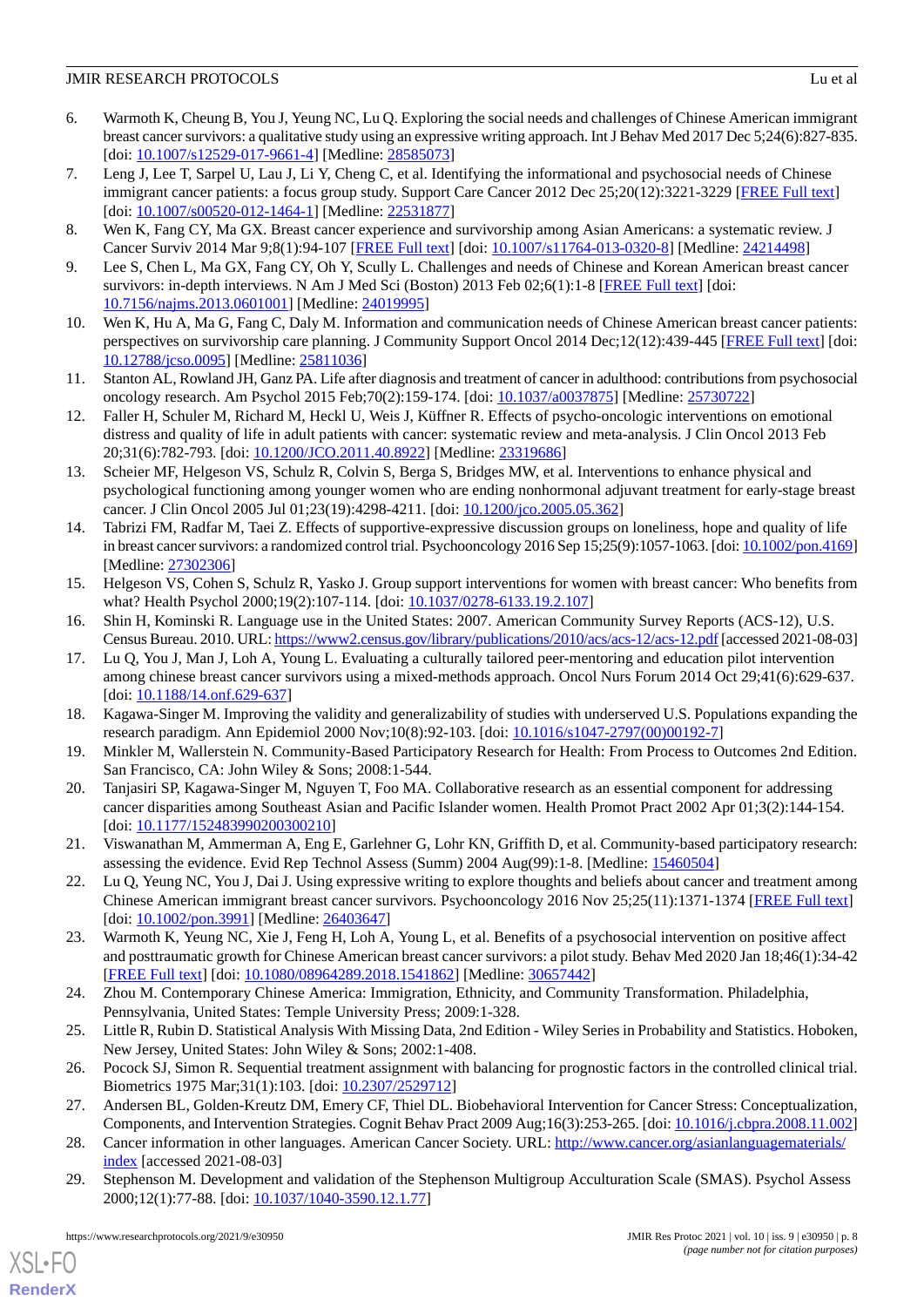### **JMIR RESEARCH PROTOCOLS** Lu et al.

- <span id="page-8-0"></span>30. Wan C, Zhang D, Yang Z, Tu X, Tang W, Feng C, et al. Validation of the simplified Chinese version of the FACT-B for measuring quality of life for patients with breast cancer. Breast Cancer Res Treat 2007 Dec 22;106(3):413-418. [doi: [10.1007/s10549-007-9511-1\]](http://dx.doi.org/10.1007/s10549-007-9511-1) [Medline: [17377841](http://www.ncbi.nlm.nih.gov/entrez/query.fcgi?cmd=Retrieve&db=PubMed&list_uids=17377841&dopt=Abstract)]
- <span id="page-8-1"></span>31. Brady MJ, Cella DF, Mo F, Bonomi AE, Tulsky DS, Lloyd SR, et al. Reliability and validity of the Functional Assessment of Cancer Therapy-Breast quality-of-life instrument. J Clin Oncol 1997 Mar;15(3):974-986. [doi: [10.1200/jco.1997.15.3.974\]](http://dx.doi.org/10.1200/jco.1997.15.3.974)
- <span id="page-8-3"></span><span id="page-8-2"></span>32. Boey KW. Cross-validation of a short form of the CES-D in Chinese elderly. Int J Geriat Psychiatry 1999 Aug;14(8):608-617. [doi: [10.1002/\(sici\)1099-1166\(199908\)14:8<608::aid-gps991>3.0.co;2-z\]](http://dx.doi.org/10.1002/(sici)1099-1166(199908)14:8<608::aid-gps991>3.0.co;2-z)
- <span id="page-8-4"></span>33. Radloff LS. The CES-D Scale. Appl Psychol Meas 1977 Jun 01;1(3):385-401. [doi: [10.1177/014662167700100306](http://dx.doi.org/10.1177/014662167700100306)]
- <span id="page-8-5"></span>34. Wong R, Wu R, Guo C, Lam JK, Snowden LR. Culturally sensitive depression assessment for Chinese American Immigrants: Development of a comprehensive measure and a screening scale using an item response approach. Asian Am J Psychol 2012 Dec;3(4):230-253 [\[FREE Full text\]](http://europepmc.org/abstract/MED/23504503) [doi: [10.1037/a0025628\]](http://dx.doi.org/10.1037/a0025628) [Medline: [23504503\]](http://www.ncbi.nlm.nih.gov/entrez/query.fcgi?cmd=Retrieve&db=PubMed&list_uids=23504503&dopt=Abstract)
- <span id="page-8-6"></span>35. Watson D, Clark LA, Tellegen A. Development and validation of brief measures of positive and negative affect: The PANAS scales. J Personal Soc Psychol 1988;54(6):1063-1070. [doi: [10.1037/0022-3514.54.6.1063](http://dx.doi.org/10.1037/0022-3514.54.6.1063)]
- <span id="page-8-7"></span>36. Chandran V, Bhella S, Schentag C, Gladman DD. Functional assessment of chronic illness therapy-fatigue scale is valid in patients with psoriatic arthritis. Ann Rheum Dis 2007 Jul 02;66(7):936-939 [\[FREE Full text\]](http://europepmc.org/abstract/MED/17324972) [doi: [10.1136/ard.2006.065763\]](http://dx.doi.org/10.1136/ard.2006.065763) [Medline: [17324972](http://www.ncbi.nlm.nih.gov/entrez/query.fcgi?cmd=Retrieve&db=PubMed&list_uids=17324972&dopt=Abstract)]
- <span id="page-8-8"></span>37. Cohen S, Kamarck T, Mermelstein R. A global measure of perceived stress. J Health Soc Behav 1983 Dec;24(4):385. [doi: [10.2307/2136404\]](http://dx.doi.org/10.2307/2136404)
- <span id="page-8-9"></span>38. Sephton S, Sapolsky RM, Kraemer HC, Spiegel D. Diurnal cortisol rhythm as a predictor of breast cancer survival. J Natl Cancer Inst 2000 Jun 21;92(12):994-1000. [doi: [10.1093/jnci/92.12.994\]](http://dx.doi.org/10.1093/jnci/92.12.994) [Medline: [10861311\]](http://www.ncbi.nlm.nih.gov/entrez/query.fcgi?cmd=Retrieve&db=PubMed&list_uids=10861311&dopt=Abstract)
- <span id="page-8-10"></span>39. Smyth JM, Ockenfels MC, Gorin AA, Catley D, Porter LS, Kirschbaum C, et al. Individual differences in the diurnal cycle of cortisol. Psychoneuroendocrinology 1997 Feb;22(2):89-105. [doi: [10.1016/s0306-4530\(96\)00039-x](http://dx.doi.org/10.1016/s0306-4530(96)00039-x)]
- <span id="page-8-12"></span><span id="page-8-11"></span>40. Kirschbaum C, Hellhammer DH. Salivary cortisol in psychoneuroendocrine research: Recent developments and applications. Psychoneuroendocrinology 1994 Jan;19(4):313-333. [doi: [10.1016/0306-4530\(94\)90013-2\]](http://dx.doi.org/10.1016/0306-4530(94)90013-2)
- <span id="page-8-13"></span>41. Gagné M. The role of autonomy support and autonomy orientation in prosocial behavior engagement. Motiv Emot 2003;27(3):199-223. [doi: [10.1023/A:1025007614869\]](http://dx.doi.org/10.1023/A:1025007614869)
- 42. Mak WW, Cheung RY. Self-stigma among concealable minorities in Hong Kong: conceptualization and unified measurement. Am J Orthopsychiatry 2010 Apr;80(2):267-281. [doi: [10.1111/j.1939-0025.2010.01030.x](http://dx.doi.org/10.1111/j.1939-0025.2010.01030.x)] [Medline: [20553520](http://www.ncbi.nlm.nih.gov/entrez/query.fcgi?cmd=Retrieve&db=PubMed&list_uids=20553520&dopt=Abstract)]
- <span id="page-8-15"></span><span id="page-8-14"></span>43. Merluzzi TV, Nairn RC, Hegde K, Martinez Sanchez MA, Dunn L. Self-efficacy for coping with cancer: Revision of the Cancer Behavior Inventory (version 2.0). Psychooncology 2001 May;10(3):206-217 [[FREE Full text](http://europepmc.org/abstract/MED/11351373)] [doi: [10.1002/pon.511](http://dx.doi.org/10.1002/pon.511)] [Medline: [11351373](http://www.ncbi.nlm.nih.gov/entrez/query.fcgi?cmd=Retrieve&db=PubMed&list_uids=11351373&dopt=Abstract)]
- <span id="page-8-16"></span>44. Sherbourne CD, Stewart AL. The MOS social support survey. Soc Sci Med 1991 Jan;32(6):705-714. [doi: [10.1016/0277-9536\(91\)90150-B\]](http://dx.doi.org/10.1016/0277-9536(91)90150-B)
- <span id="page-8-17"></span>45. Yu DS, Lee DT, Woo J. Psychometric testing of the Chinese version of the medical outcomes study social support survey (MOS-SSS-C). Res Nurs Health 2004 Apr;27(2):135-143. [doi: [10.1002/nur.20008](http://dx.doi.org/10.1002/nur.20008)] [Medline: [15042639\]](http://www.ncbi.nlm.nih.gov/entrez/query.fcgi?cmd=Retrieve&db=PubMed&list_uids=15042639&dopt=Abstract)
- <span id="page-8-18"></span>46. Lai JC, Cheung H, Lee W, Yu H. The utility of the revised life orientation test to measure optimism among Hong Kong Chinese. Int J Psychol 1998 Feb;33(1):45-56. [doi: [10.1080/002075998400600\]](http://dx.doi.org/10.1080/002075998400600)
- <span id="page-8-19"></span>47. Lu Q, Zheng D, Young L, Kagawa-Singer M, Loh A. A pilot study of expressive writing intervention among Chinese-speaking breast cancer survivors. Health Psychol 2012 Sep;31(5):548-551 [\[FREE Full text\]](http://europepmc.org/abstract/MED/22229930) [doi: [10.1037/a0026834\]](http://dx.doi.org/10.1037/a0026834) [Medline: [22229930](http://www.ncbi.nlm.nih.gov/entrez/query.fcgi?cmd=Retrieve&db=PubMed&list_uids=22229930&dopt=Abstract)]
- <span id="page-8-21"></span><span id="page-8-20"></span>48. Krueger RA. Focus Groups: A Practical Guide for Applied Research. 2nd edition. Thousand Oaks, California, United States: Sage Publications Inc; 1994:1-272.
- 49. Guest G, Bunce A, Johnson L. How many interviews are enough? Field Methods 2006 Feb 01;18(1):59-82. [doi: [10.1177/1525822X05279903](http://dx.doi.org/10.1177/1525822X05279903)]
- 50. Kahan BC, Morris TP. Improper analysis of trials randomised using stratified blocks or minimisation. Stat Med 2012 Feb 20;31(4):328-340. [doi: [10.1002/sim.4431\]](http://dx.doi.org/10.1002/sim.4431) [Medline: [22139891\]](http://www.ncbi.nlm.nih.gov/entrez/query.fcgi?cmd=Retrieve&db=PubMed&list_uids=22139891&dopt=Abstract)
- 51. Miller R, Stalder T, Jarczok M, Almeida DM, Badrick E, Bartels M, et al. The CIRCORT database: Reference ranges and seasonal changes in diurnal salivary cortisol derived from a meta-dataset comprised of 15 field studies. Psychoneuroendocrinology 2016 Nov;73:16-23 [[FREE Full text](http://europepmc.org/abstract/MED/27448524)] [doi: [10.1016/j.psyneuen.2016.07.201](http://dx.doi.org/10.1016/j.psyneuen.2016.07.201)] [Medline: [27448524\]](http://www.ncbi.nlm.nih.gov/entrez/query.fcgi?cmd=Retrieve&db=PubMed&list_uids=27448524&dopt=Abstract)
- <span id="page-8-22"></span>52. Pruessner JC, Kirschbaum C, Meinlschmid G, Hellhammer DH. Two formulas for computation of the area under the curve represent measures of total hormone concentration versus time-dependent change. Psychoneuroendocrinology 2003 Oct;28(7):916-931. [doi: [10.1016/s0306-4530\(02\)00108-7](http://dx.doi.org/10.1016/s0306-4530(02)00108-7)]
- <span id="page-8-23"></span>53. Cash E, Sephton S, Chagpar A, Spiegel D, Rebholz W, Zimmaro L, et al. Circadian disruption and biomarkers of tumor progression in breast cancer patients awaiting surgery. Brain Behav Immun 2015 Aug;48:102-114. [doi: [10.1016/j.bbi.2015.02.017](http://dx.doi.org/10.1016/j.bbi.2015.02.017)] [Medline: [25728235](http://www.ncbi.nlm.nih.gov/entrez/query.fcgi?cmd=Retrieve&db=PubMed&list_uids=25728235&dopt=Abstract)]
- 54. Ho RT, Fong TC, Chan CK, Chan CL. The associations between diurnal cortisol patterns, self-perceived social support, and sleep behavior in Chinese breast cancer patients. Psychoneuroendocrinology 2013 Oct;38(10):2337-2342. [doi: [10.1016/j.psyneuen.2013.05.004](http://dx.doi.org/10.1016/j.psyneuen.2013.05.004)] [Medline: [23742786](http://www.ncbi.nlm.nih.gov/entrez/query.fcgi?cmd=Retrieve&db=PubMed&list_uids=23742786&dopt=Abstract)]
- 55. MacKinnon D. Introduction to Statistical Mediation Analysis. New York: Lawrence Erlbaum Associates; 2008.